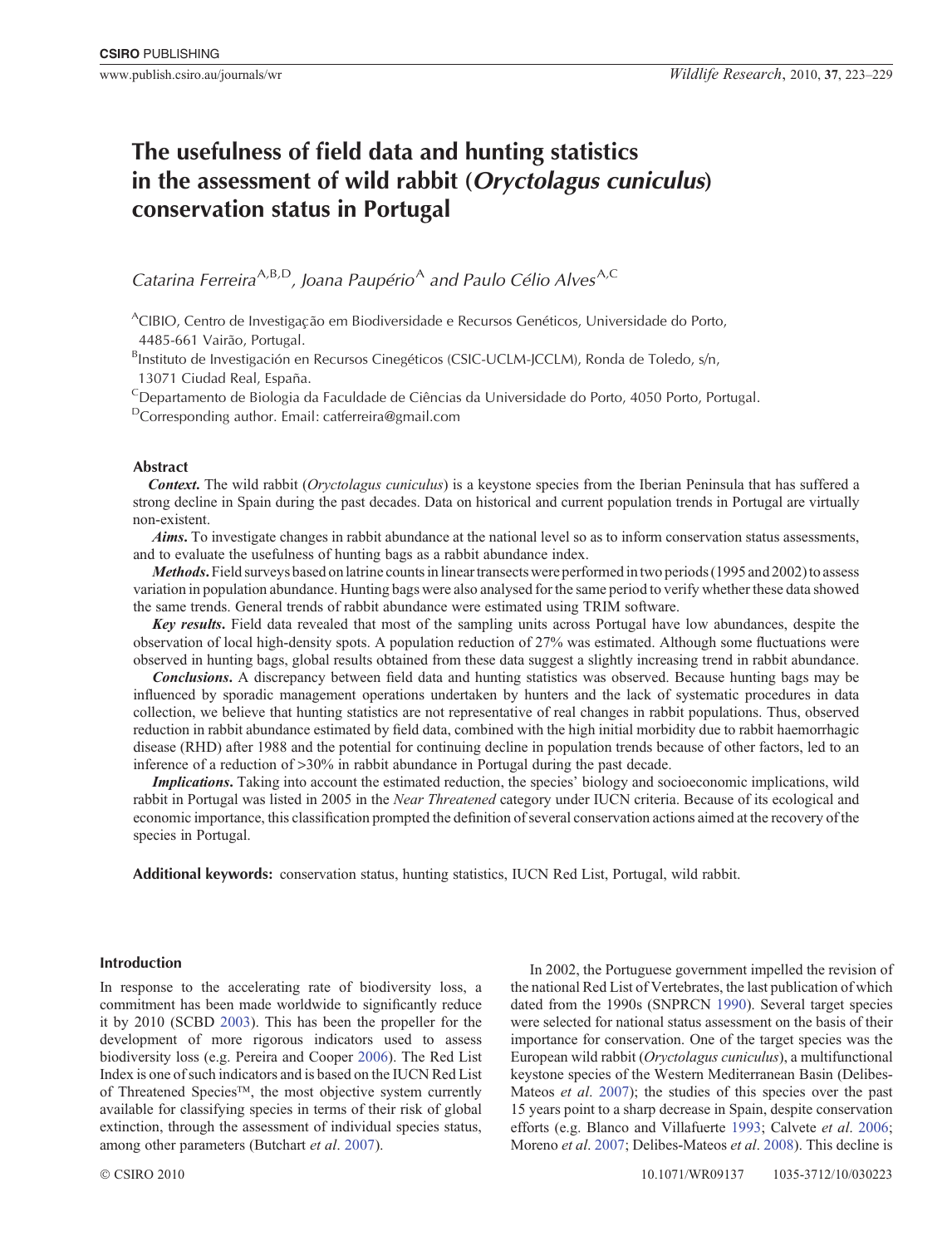considered to be due to the joint influence of factors such as habitat degradation, excessive hunting pressure, predation and occurrence of viral diseases (myxomatosis and RHD; e.g. Calvete *et al*. [2006](#page-5-0); Moreno *et al*. [2007\)](#page-6-0).

In Portugal, reliable data on the status of rabbit populations are scarce. Few studies have focussed on the factors influencing rabbit distribution and abundance of local populations (e.g. Carvalho and Gomes [2004;](#page-5-0) Ferreira and Alves [2009](#page-6-0)). Other studies had a wider regional context although many lacked a systematic and integrated approach. Therefore, because the available information is too inconsistent and fragmented to thoroughly ascertain rabbit demographic trends at a national level, a specific field study was carried out to provide information on the species' status in Portugal.

Hunting statistics have been previously used to evaluate trends in rabbit populations in Spain (Piorno [2006](#page-6-0); Virgós *et al*. [2007](#page-6-0)), although the usefulness of this methodology has been questioned (Blanco-Aguiar *et al*. [2008;](#page-5-0) Delibes-Mateos *et al*. [2009](#page-5-0)). In Portugal, hunting data consist mainly of basic records, such as the total number of species harvested and number of hunters per hunting season. The data are collected only in hunting reserves, which, even though having increased in numbers in the past years, comprise only a fraction of the Portuguese territory. Despite the spatial gaps in the collection of hunting data, this information is potentially important and could be relevant when attempting to determine population status of wild rabbit in Portugal, given its volume and supposed systematic nature.

In the current paper, we present the results of a study aimed at assessing the variation in the abundance of wild rabbit in continental Portugal between 1995 and 2002, an interval within the post-RHD period, using original and previously unpublished survey data and hunting statistics. Our main goals were (1) to document the change in rabbit abundance at the national level between 1995 and 2002 and to inform assessments under IUCN criteria, and (2) to determine, *a posteriori*, whether during the same period (1995–2002) hunting statistics, in the format they are provided by the Portuguese administration, indicate the same rabbit population change and hence could be used as an alternative trend index in future assessments.

# **Materials and methods**

## *Wild rabbit surveys*

Wild rabbit surveys were planned for the whole Portuguese territory, using a grid of  $20 \times 30 \text{ km}$  sampling units that correspond to 1 : 50 000 topographical plans (Portuguese Army Geographic Service, Lisbon, Portugal). Because of logistical limitations that constrained the performance of rabbit surveys in all of the national territory, a stratified sample of these units was selected by previously excluding sampling units in highly populated areas and dense forests (e.g. *Eucalyptus globulus* monocultures) and, therefore, maximising the possibilities of rabbit encounters. Hence, 84 and 111 sampling units were surveyed in 1995 and in 2002, respectively, of which 76 were surveyed in both years. The methodology used was the same in both surveys and was adapted from Blanco and Villafuerte ([1993\)](#page-5-0), with consideration given to the scale of the country and resources available. Briefly, in each unit a 4-km-long linear transect was established and surveyed during June and

July of each year. This period corresponds to the maximum abundance of wild rabbits in Mediterranean ecosystems (e.g. Gonçalves *et al.* [2002](#page-6-0)). All transects were selected in areas where habitat potentially favoured rabbit occurrence (Delibes-Mateos *et al*. [2008](#page-5-0)). Two observers walked together in a straight line across homogeneous environments and registered the number of rabbit latrines within a 4-m-wide band along the transect (Delibes-Mateos *et al*. [2008](#page-5-0)). A latrine was defined as a group of at least 20 pellets within an area of  $200 \times 300$  mm<sup>2</sup> (Virgós *et al.* [2003](#page-6-0)). Latrine counts have been widely used by other authors in the Mediterranean region to monitor rabbit abundances because of their reliability (even in low-density situations), easiness of application in vast areas and need for little expertise by field assistants (e.g. Delibes-Mateos *et al*. [2008](#page-5-0)). Despite their lack of direct correspondence with absolute rabbit numbers, latrine counts still provide accurate information on changes in wild rabbit populations at large temporal and spatial scales, which explains why this method has been privileged in relation to others in many large-scale studies investigating rabbit population trends in the Iberian Peninsula (e.g. Calvete *et al*. [2006](#page-5-0)).

For each year, rabbit abundance was expressed as a standardised latrine abundance index (LAI) which corresponds to the number of latrines per transect-kilometre (Calvete *et al*. [2006\)](#page-5-0).

## *Hunting statistics*

Potentially almost all of the Portuguese territory can be used for hunting purposes. Game management, however, is strongly associated with the establishment of hunting reserves, which gained further supporters after 1988 and were mainly established for private and associate use. The creation of a hunting reserve legally obliges its promoter to keep records of basic hunting statistics, such as the total number of species harvested, the number of hunters per hunting season, the definition of hunting periods for each species (within the season defined by government law) and the description of management actions to promote and/or control game species inside the hunting reserve. The areas not included in hunting reserves, except for sanctuary reserves (where hunting is forbidden), are called 'non-managed game land' and, as the term specifies, they correspond to areas where hunting is possible but no specific management is undertaken, and, hence, no records for hunting bags or hunting effort are available.

Although hunting data may not always reflect the true variations in species abundance (Blanco-Aguiar *et al*. [2008](#page-5-0)), some studies have indicated that correlations can be good (e.g. Kitson [2004\)](#page-6-0). Hunting bags, and other related statistics, were provided by the Portuguese Ministry of Agriculture, Direcção-Geral dos Recursos Florestais (DGRF), for the period between 1994 and 2002. This information is centralised and administered by the DGRF, although data collection is organised and maintained by five administrative game regions defined within the Portuguese territory (see Fig. 4). Data supplied consisted of total number of rabbits harvested per hectare in 77 hunting reserves during each hunting season from 1994/95 to 2001/02. Hunting reserves were uniformly distributed throughout the country and were selected because these were active during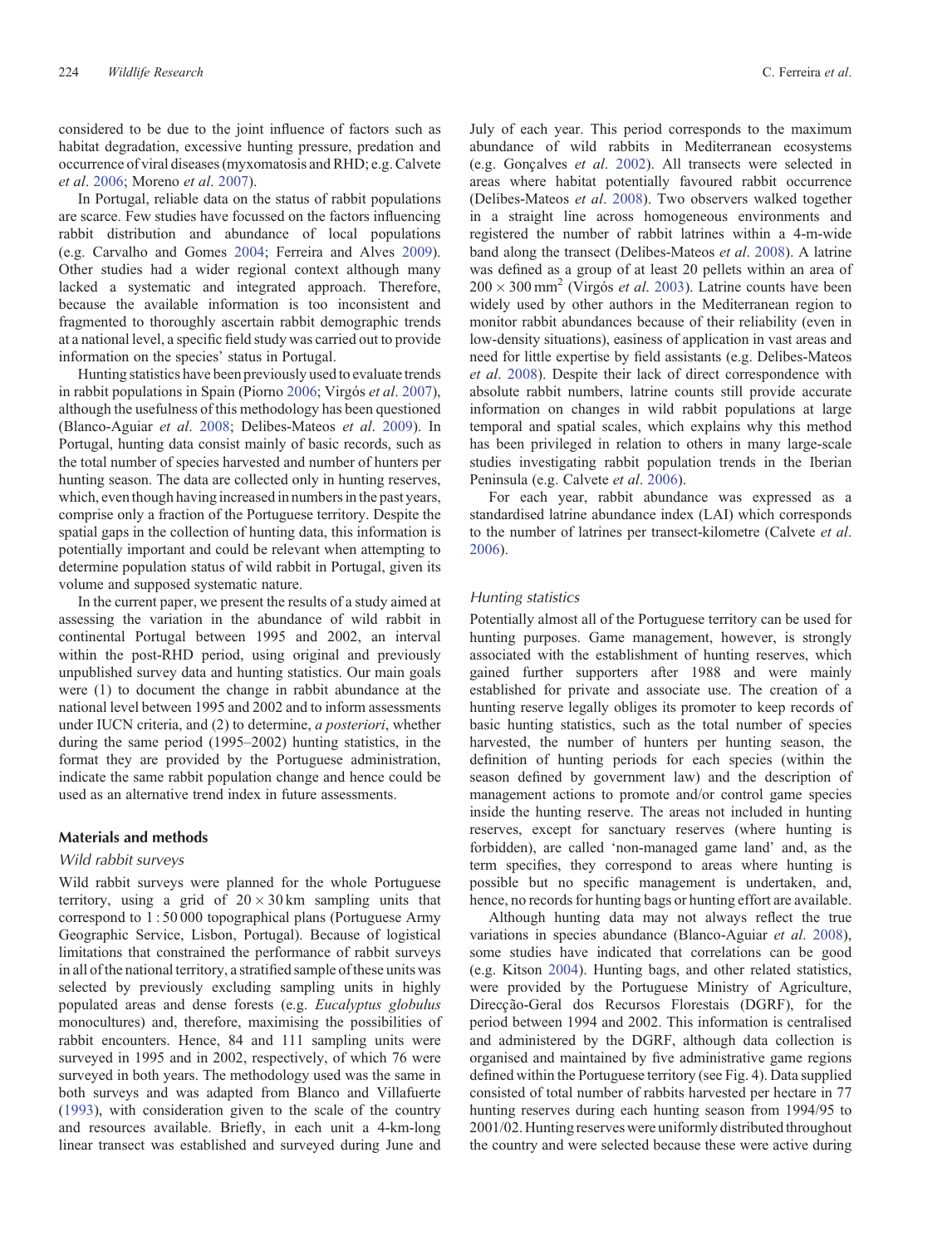the whole sampling period. Additionally, the percentage of hunting reserves occupying each game region (1–5) from 1990 to 2005 was also analysed.

#### *Data analysis*

For easiness of data comparison between years, the following five classes of rabbit abundance (RA) were defined: RA1 (0-10) latrines), RA2 (11–40 latrines), RA3 (41–70 latrines), RA4 (71–100 latrines) and RA5 (>100 latrines) abundance. The change in rabbit population in each transect was estimated as the growth rate in LAI between 1995 and 2002, as follows (Calvete *et al*. [2006](#page-5-0)):

Growth rate =  $(LAI 2002 - LAI 1995)/LAI 1995$ .

Because the data did not meet the assumptions of normality, homoscedasticity and linearity, Spearman correlations were used to test the correlation between LAI 1995 and LAI 2002.

Rabbit hunting bags were expressed as the number of rabbits harvested per hectare. Trends and indices for hunting bags per hectare were produced with the software program TRends and Indices for Monitoring data (TRIM; Pannekoek and van Strien [2005](#page-6-0)) to obviate problems with missing spatial data. TRIM uses a Poisson general log-linear model to create a parameterised population index, with the first year of the time-series set to 1 and all subsequent years relative to the first. We used a timeeffects model and accounted for overdispersion of the data. For further details on the TRIM analysis, see Pannekoek and van Strien [\(2005](#page-6-0)).

#### **Results**

#### *Wild rabbit surveys*

In all, 76 sampling units (44% of the Portuguese territory) were surveyed both in 1995 (*n* = 84) and in 2002 (*n* = 111). In >50% of the surveyed area in both years, the abundance of wild rabbits fell into the lower RA classes, RA1 and RA2 (in 1995 they represented 50.6% (*n* = 42) and in 2002 71.8% (*n* = 80); Fig. [1](#page-3-0)). The highest RA class (RA5, >100 latrines) was found in northeastern and southern of Portugal, representing  $10.8\%$  ( $n=9$ ) in 1995 and 2.73% (*n* = 3) in 2002. From 1995 to 2002, RA declined in 57 sampling units and increased only in 19 units, mainly inland. In general, in 2002 an increase of 18% in RA1 and RA2 classes and a decrease of about 23% of the RA3–RA5 classes were registered. In addition, the highest RA classes (RAI3–RAI5) in 1995 fell into lower categories (RAI1–RAI2) in 2002 (Fig. [2](#page-3-0)) and this difference was significant ( $\chi^2$  = 14.9, d.f. = 4, *P* > 0.01), corroborating the decrease in rabbit abundance. Overall, between 1995 and 2002, population growth rate was negative  $(-0.27)$ , indicating a declining population trend. The correlation between LAI 1995 and LAI 2002 was positive and significant (Spearman's *r* = 0.59, *P* < 0.001; Fig. [3\)](#page-4-0).

### *Hunting statistics*

Up to 2003, the number of hunters in Portugal was 311 851, which corresponded to  $\sim 6\%$  of the active population in the country. A progressive increase in the percentage of hunting reserves occupying national territory was evident from 1990 to 2005 (Fig. [4\)](#page-4-0). In 1990, approximately half of the Portuguese territory (mostly in the north of the country) did not include any established hunting reserve; in 2005, overall 90% of the municipalities presented 50–100% of its surface with established hunting reserves and ~10 municipalities were completely filled with hunting reserves.

From 1994/95 to 1996/97, the number of rabbits harvested per hectare in hunting reserves suffered a steep decline (Fig. [5\)](#page-5-0). After this date and until 2001/02, the general observed trend was a moderate increase in the number of rabbits harvested per hectare in Portugal, despite punctual decreases (1999/00 and 2001/02). Overall, TRIM estimates point to a significant increase of 7% in rabbit hunting bags between 1994/95 and 2001/02 (log-linear  $\beta$  = 0.0636  $\pm$  0.0221, *P* < 0.01).

## **Discussion**

Overall, field data and hunting statistics provided different insights into rabbit population trends in Portugal between 1995 and 2002. Latrine count data suggested a reduction in wild rabbit abundance of 27% during this period, which is in accordance with the global scenario of declining numbers exhibited by the wild rabbit in Spain (Calvete *et al*. [2006;](#page-5-0) Moreno *et al*. [2007](#page-6-0); Virgós *et al*. [2007;](#page-6-0) Delibes-Mateos *et al*. [2008](#page-5-0)). In Portugal, this decline was recorded a few years after the strong initial population crashes caused by the first outbreak of RHD in the country, at the end of the 1980s (Anonymous [1989](#page-5-0)). This suggests that rabbit populations were still declining even after the initial great mortality caused by this disease (Villafuerte *et al*. [1995\)](#page-6-0), implying that several other factors (such as habitat quality, predation, myxomatosis) were limiting population recovery. Paradoxically, evidence was found for an increased rabbit abundance in some locations; however, the incidences of increased abundance corresponded to local and isolated events, with no apparent geographical pattern, in accordance with previous findings (Williams *et al*. [2007;](#page-6-0) Delibes-Mateos *et al*. [2008\)](#page-5-0). In fact, the existence of hotspots of high rabbit abundance in prevailing low-abundance matrices has been ascertained and is thought to be associated with local episodes of recovery from disease (Fernández [2005](#page-5-0)). Nevertheless, these recovery events are still isolated enough to be threatened by stochastic factors and inadequate management, which increases the need to minimise the impact of factors regulating wild rabbit populations (Delibes-Mateos *et al*. [2009](#page-5-0)).

In contrast to latrine count data, available hunting statistics revealed an overall increase of 7% of wild rabbit hunting bags between 1995 and 2002, although sharp declines in the number of rabbits harvested per hectare were observed in some hunting seasons (1994/95–1995/96, 1998/99–1999/00 and 2000/01 –2001/02). There are several explanations for these oscillations. First, it is possible that the impact of RHD was perceived in hunting bags only a few years later, which, together with the high spatio-temporal variation in the impact of this disease (Calvete [2006\)](#page-5-0), could explain the reductions observed in the number of rabbits harvested per hectare in some periods. Also, the differential efforts in rabbit management, or in huntingbag recording (either owing to the increase in the %hunting reserves over the past years (Fig. [4](#page-4-0)) or to the fact that hunters are more prone to register rabbits harvested after abundance crashes), the use of alternative management actions aimed at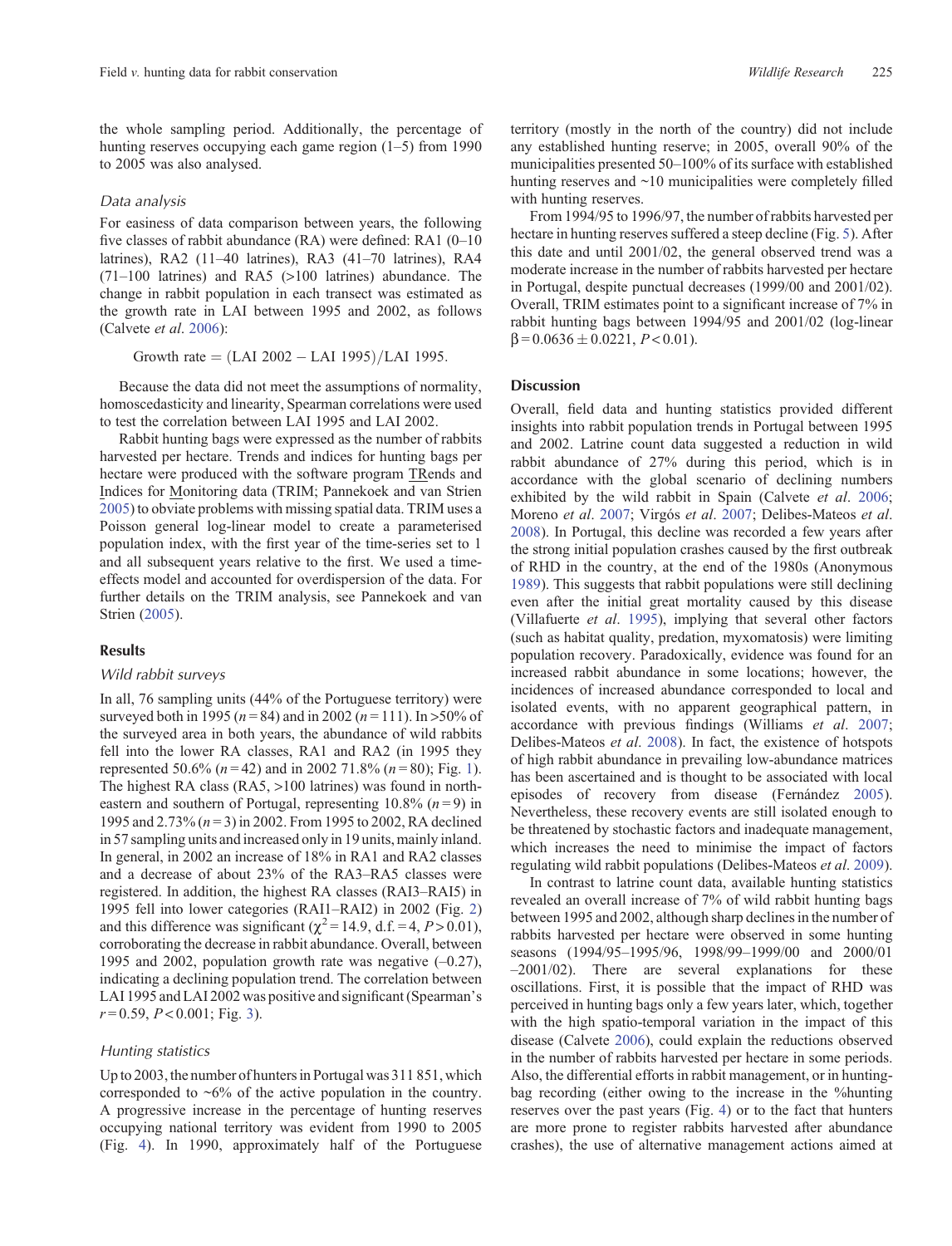<span id="page-3-0"></span>

Fig. 1. Location of transects per sampling unit  $(1:50000$  Portuguese Army Geographic Maps) across continental Portugal in 1995 and 2002. Point-size correlates with rabbit abundance classes (RA1–RA5).



**Fig. 2.** Histogram of rabbit abundance classes (RA1–RA5) in 1995 in relation to the same categories in 2002.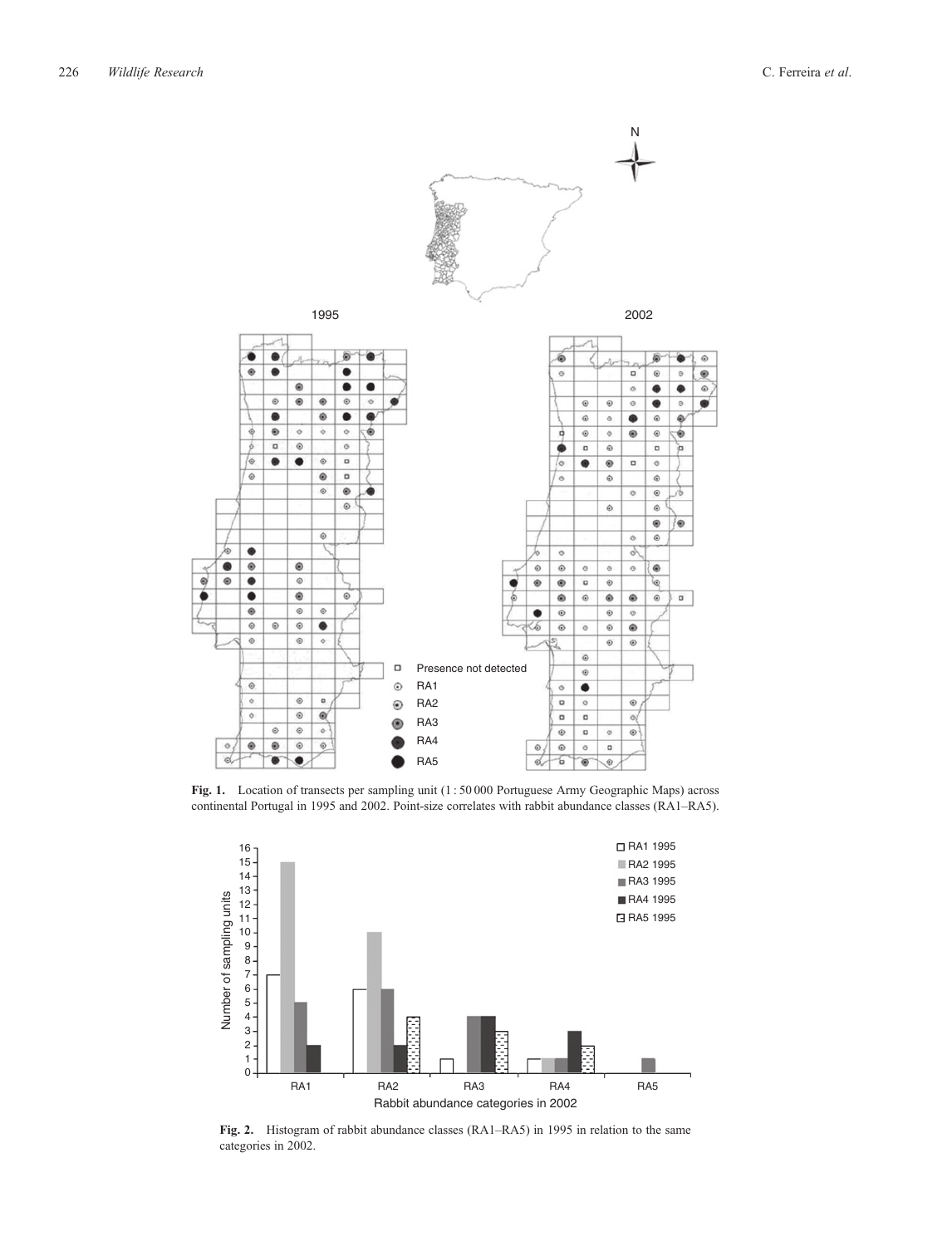

<span id="page-4-0"></span>

**Fig. 3.** Latrine abundance index (LAI) of 2002 in relation to those of 1995. The black line represents stable populations. Under this line, populations decreased whereas those above increased.

rapidly increasing rabbit numbers (e.g. restocking operations, very popular within Portuguese hunters, usually conducted before the opening of the hunting season) or even the putative lower hunting pressure may account for the oscillations observed in the numbers of harvested rabbits from 1995 to 2002. Any of these factors could have artificially increased the number of hunting bags, even though the real abundance of wild rabbits would have continued to decrease within hunting reserves. In conclusion, the

overall slightly positive trend in the numbers of rabbits harvested per hectare observed during the study period puts into evidence the lack of correspondence between hunting statistics and field data, in the post-RHD period.

Taken together, we believe that hunting statistics are not yet sufficiently accurate to assess rabbit trends in Portugal. The absence of a systematic and rigorous method to record hunting data in Portugal and the lack of supervision and integration of the records provided by hunters and game managers may explain the observed inconsistencies, a situation also experienced in Spain (see Delibes-Mateos *et al*. [2009](#page-5-0) for a discussion on the usefulness of rabbit-hunting records in the Iberian Peninsula).

The results of the present work have provided valuable information for assessment of rabbit conservation status in Portugal. Taking into consideration the observed decline (27%), the potential maintenance of limiting factors (e.g. predation, habitat loss and/or the interaction between the latter and disease) after the initial high morbidity caused by RHD (Villafuerte *et al*. [1995\)](#page-6-0), and the connectivity with the Spanish populations, the wild rabbit is classified as*Near Threatened* (NT) in the updated version of the Portuguese Red List of Vertebrates (Cabral *et al*. [2005](#page-5-0)). This supports the recognition that a nationwide conservation program for rabbits should include both socioeconomic constraints (importance of rabbit as a game species) as well as biological data on population trends (Virgós *et al*. [2007](#page-6-0)).



**Fig. 4.** Percentage of occupation of hunting reserves (all types) within each municipality in continental Portugal in 1990 and 2005. Numbers 1–5 represent 1st to 5th administrative game regions.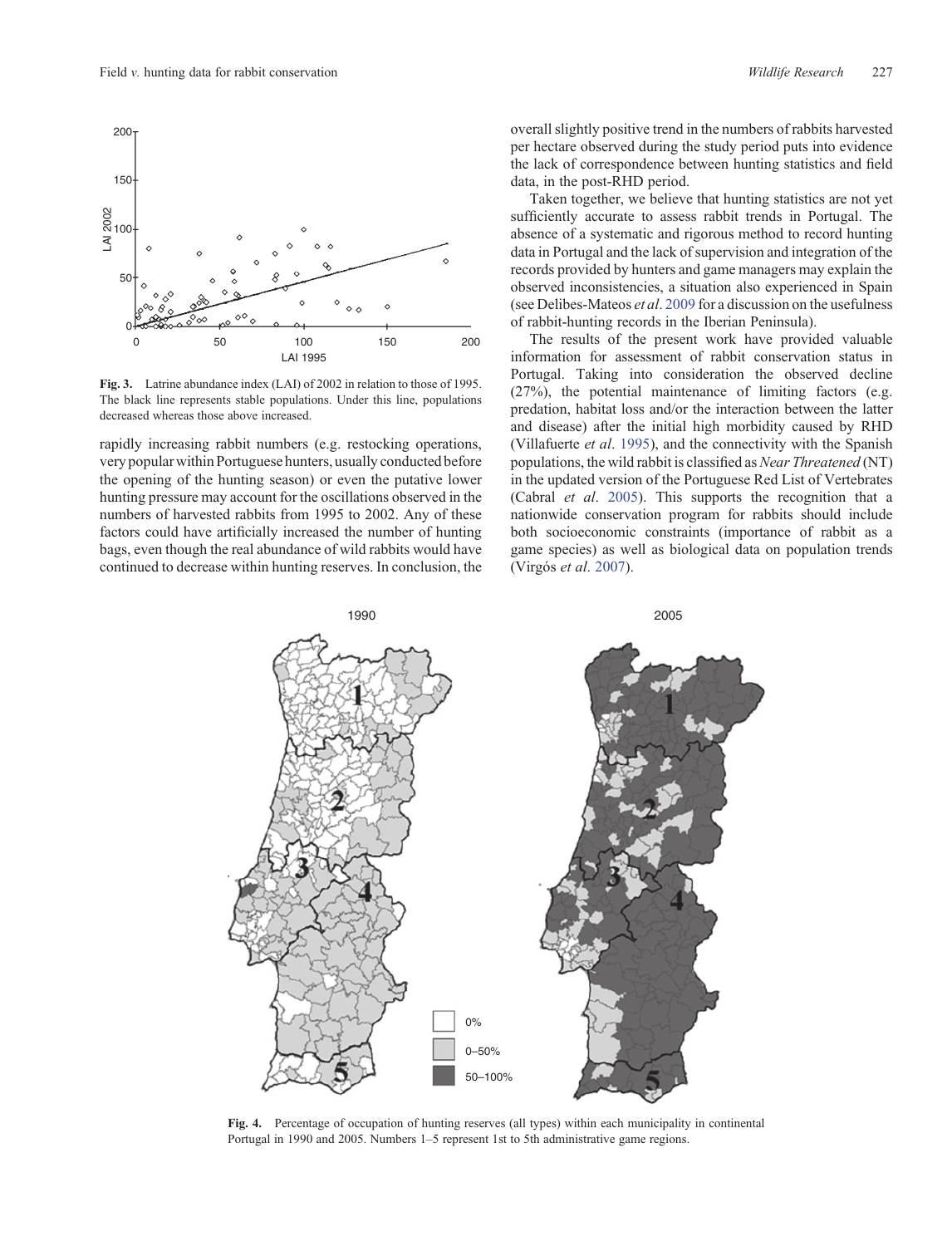<span id="page-5-0"></span>



During the past years, wild rabbit has reached a worldwide paradigmatic situation (invasive alien *v.* endangered native species), which has been the focus of avid discussion and a catalyst for active attempts to improve management measures on both sides of the world (e.g. Lees and Bell [2008\)](#page-6-0). Remarkably, the same paradox exists in the areas where the species is native (as evidenced by the results from field surveys in the present work). The Iberian Peninsula is the only region of the world where the species is both in steep decline and causing damage to crops. where it benefits from threatened conservation status and simultaneously is one of the three most important small game species, and where its spatial distribution is so heterogeneous that it can be considered simultaneously absent and a pest species in two locations just a few kilometres apart. Therefore, balancing perspectives and finding global satisfactory solutions for all sectors involved in rabbit management and conservation is even a harder task in its region of origin (Portugal and Spain). In this context, the attribution of a unique national conservation status could seem somewhat complex because of the disparity of abundance levels, conflicts of interest and even intrinsic biological characteristics of the rabbit, such as high productivity, that allow it to change local status rapidly.

The potential for continuing decline of rabbit populations in Portugal implies that management and conservation efforts should be enhanced to ensure a reversion of the current population trend. As a consequence of the classification of the wild rabbit as an NT species in the Portuguese Red List of Vertebrates in 2005, Portuguese authorities created the Wild Rabbit Recovery Program (in Portuguese, PRECOB; Portuguese Law issue no. 296/2007, 8-01), under the coordination of the DGRF, and in collaboration with other public institutions, namely NGOs and research centres. This document includes the definition of a national wild rabbit monitoring methodology and network, the establishment of epidemiological studies of myxomatosis and RHD and the adjustment of hunting efforts (especially hunting bags and hunting season) to current abundance levels of the species, among others. Clearly, improvements need to be made towards the quality of the information concerning the status of the wild rabbit in the country, mainly information regarding

hunting statistics, which could be of potential use if gathered in a more systematic and rigorous format. Other efforts are currently being made to enhance rabbit populations in the wild (such as restocking, habitat management, rabbit monitoring) although these lack global strategy and are still too local to be visible.

#### **Acknowledgements**

Funding was provided by the Project 'Documentos Estruturantes da Conservação da Natureza e da Biodiversidade, ICN 2001-2004. Linha de Accão 3, Determinação da abundância relativa das populações de coelhobravo (*Oryctolagus cuniculus algirus*) em Portugal Continental', of the EU Operational Environmental Program. The authors thank all collaborators for their support during the field work and the Portuguese Ministry of Agriculture for providing hunting data. Thanks go to Rafael Villafuerte and Miguel Delibes-Mateos for helpful comments and suggestions on a previous version of this manuscript, and to Arco van Strien for support with TRIM analysis.

#### **References**

- Anonymous (1989). Doença hemorrágica vírica do Coelho em Portugal. *Revista Portuguesa de Ciências Veterinárias* **84**, 57–58.
- Blanco, J. C., and Villafuerte, R. (1993). Factores ecológicos que influyen sobre las poblaciones de conejo. Efectos de la enfermedad hemorrágica vírica. Unpublished report. TRAGSA, Madrid, Spain.
- Blanco-Aguiar, J. A., Gozález-Jara, P., Ferrero, M. E., Sánchez-Barbudo, I., Virgós, E., Villafuerte, R., and Dávila, J. A. (2008). Assessment of game restocking contributions to anthropogenic hybridization: the case of the Iberian red-legged partridge. *Animal Conservation* **11**, 535–545. doi[:10.1111/j.1469-1795.2008.00212.x](dx.doi.org/10.1111/j.1469-1795.2008.00212.x)
- Butchart, S. H. M., Akcakaya, R. H., Chanson, J., Baillie, J. E. M., Collen, B., Quader, S., Turner, W. R., Amin, R., Stuart, S. N., and Hilton-Taylor, C. (2007). Improvements to the Red List Index. *PLoS ONE* **2**(1), e140. doi[:10.1371/journal.pone.0000140](dx.doi.org/10.1371/journal.pone.0000140)
- Cabral, M. J., Almeida, J., Almeida, P. R., Dellinger, T., Ferrand de Almeida, N., Oliveira, M. E., Palmeirim, J. M., Queiroz, A. I., Rogado, L., and Santos-Reis, M. (2005). 'Livro Vermelho dos Vertebrados de Portugal.' (Instituto da Conservacão da Natureza: Lisboa, Portugal.) ¸
- Calvete, C. (2006). The use of immunization programs in wild populations: modelling effectiveness of vaccination campaigns against rabbit hemorrhagic disease. *Biological Conservation* **130**, 290–300. doi[:10.1016/](dx.doi.org/10.1016/j.biocon.2005.12.025) [j.biocon.2005.12.025](dx.doi.org/10.1016/j.biocon.2005.12.025)
- Calvete, C., Pelayo, E., and Sampietro, J. (2006). Habitat factors related to wild rabbit population trends after the initial impact of rabbit haemorrhagic disease. *Wildlife Research* **33**, 467–474. doi:[10.1071/](dx.doi.org/10.1071/WR05107) [WR05107](dx.doi.org/10.1071/WR05107)
- Carvalho, J. C., and Gomes, P. (2004). Influence of herbaceous cover, shelter and land cover structure on wild rabbit abundance in NW Portugal. *Acta Theriologica* **49**, 63–74.
- Delibes-Mateos, M., Redpath, S. M., Angulo, A., Ferreras, P., and Villafuerte, R. (2007). Rabbits as a keystone species in southern Europe. *Biological Conservation* **137**, 149–156. doi:[10.1016/j.biocon.2007.01.024](dx.doi.org/10.1016/j.biocon.2007.01.024)
- Delibes-Mateos, M., Ferreras, P., and Villafuerte, R. (2008). Rabbit populations and game management: the situation after 15 years of rabbit hemorrhagic disease in central-southern Spain. *Biodiversity and Conservation* **17**, 559–574. doi[:10.1007/s10531-007-9272-5](dx.doi.org/10.1007/s10531-007-9272-5)
- Delibes-Mateos, M., Ferreras, P., and Villafuerte, R. (2009). European rabbit population trends and associated factors: a review of the situation in the Iberian Peninsula. *Mammal Review* **39**, 124–140. doi[:10.1111/j.1365-](dx.doi.org/10.1111/j.1365-2907.2009.00140.x) [2907.2009.00140.x](dx.doi.org/10.1111/j.1365-2907.2009.00140.x)
- Fernández, N. (2005). Spatial patterns in European rabbit abundance after a population collapse. *Landscape Ecology* **20**, 897–910. doi:[10.1007/](dx.doi.org/10.1007/s10980-004-3976-7) [s10980-004-3976-7](dx.doi.org/10.1007/s10980-004-3976-7)